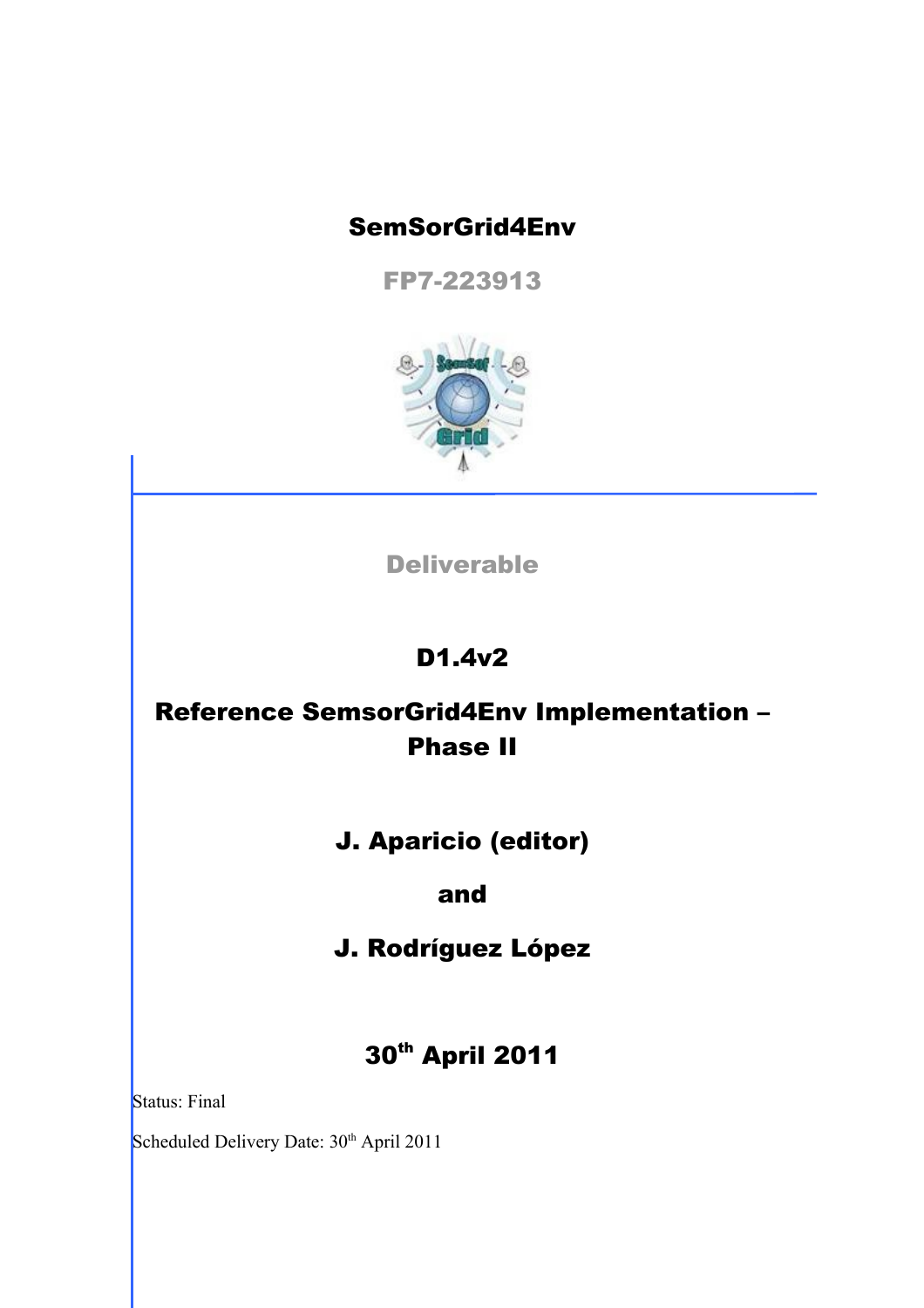#### Executive Summary

The objective of this document is to describe the integrated middleware that has been developed in the context of the SemSorGrid4ENV project, which is used in the SSG4env case studies (the Southampton based flood related application and example mashups), and is also able to be used by  $3<sup>rd</sup>$  parties willing to create their own semantic sensor web applications.

This document provides a brief description of the SSG4env architecture and each of the different components composing the whole system, and how to install, manage, and configure them individually. The deliverable itself consists of the code generated at the end of Phase II, month 32 in the project. It can be found in the file D1.4v2-sources.zip.

Some of the components whose description is included in this document are the subject of separate deliverables. In such cases, the description will point to the external document that provides comprehensive information about the component.

#### Note on Sources and Original Contributions

The SemSorGrid4Env consortium is an inter-disciplinary team, and in order to make deliverables self-contained and comprehensible to all partners, some deliverables thus necessarily include state-of-the-art surveys and associated critical assessment. Where there is no advantage to recreating such materials from first principles, partners follow standard scientific practice and occasionally make use of their own pre-existing intellectual property in such sections. In the interests of transparency, we here identify the main sources of such preexisting materials in this deliverable:

- Section 1 is an adaptation of the already existing section 1 of the D1.4v1 deliverable and uses the architectural image from the same deliverable.
- Section 2.3. uses an image from the deliverable D3.3v2.
- Section 2.3.2 quotes the deliverable D3.3.v2.
- Section 4.3 uses fragments of the installation instructions of each components, explained deeply in their corresponding deliverable.
- The information exposed at annex A is obtained from the [D4.2v2] sections 3.2.1 and  $5.2.1$ .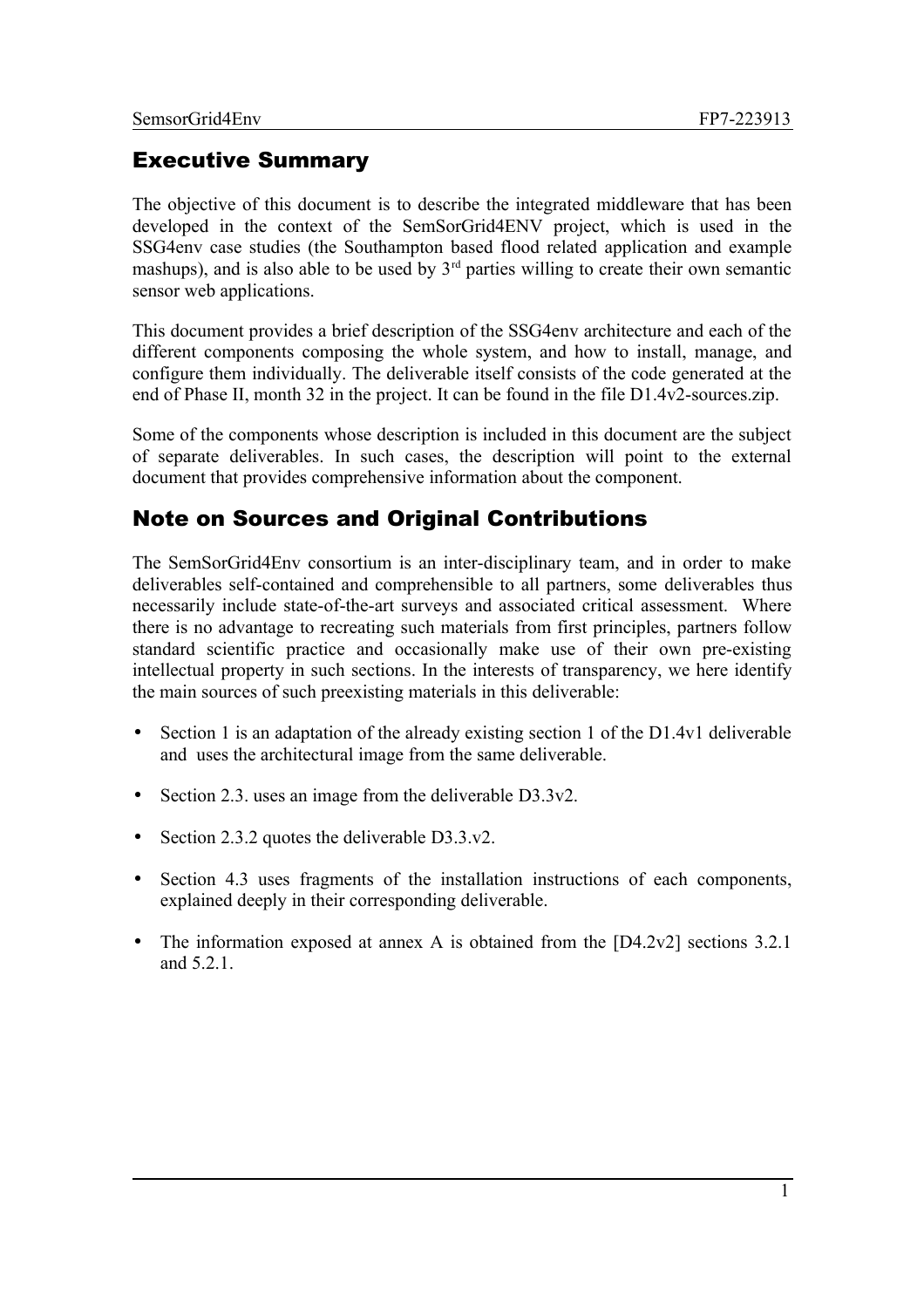## Document Information

| Contract Number           | FP7-223913                                                                                                                                                                                 | Acronym | SemSorGrid4Env |
|---------------------------|--------------------------------------------------------------------------------------------------------------------------------------------------------------------------------------------|---------|----------------|
| <b>Full title</b>         | SemSorGrid4Env: Semantic Sensor Grids for Rapid Application Development for<br><b>Environmental Management</b>                                                                             |         |                |
| <b>Project URL</b>        | www.semsorgrid4env.eu                                                                                                                                                                      |         |                |
| Document URL              | http://www.semsorgrid4env.eu/home.jsp?<br>content=/sew/viewTerm&content=instance.jsp& sew var name=instance& sew instance=D<br>1.4+v1& sew instance set=SemSorGrid4Env& origin=%2Fhome.jsp |         |                |
| <b>EU Project officer</b> | Antonios Barbas                                                                                                                                                                            |         |                |

| <b>Deliverable</b>              | <b>Number</b>                                                                                                                                                                                         |                    | <b>Name</b>                            |                       |                                        |                 |     |                                                   |
|---------------------------------|-------------------------------------------------------------------------------------------------------------------------------------------------------------------------------------------------------|--------------------|----------------------------------------|-----------------------|----------------------------------------|-----------------|-----|---------------------------------------------------|
| Task                            | <b>Number</b>                                                                                                                                                                                         | 1.4                | Name                                   |                       |                                        |                 |     | Develop a Reference SemsorGrid4Env implementation |
| Work package                    | <b>Number</b>                                                                                                                                                                                         | 1                  |                                        | Sensor Grids          |                                        |                 |     | Software Architecture and Middleware for Semantic |
| Date of delivery                | Contractual                                                                                                                                                                                           |                    |                                        |                       | 30th April 2011 Actual 30th April 2011 |                 |     |                                                   |
| Code name                       | draft $\Box$<br>final $\boxtimes$<br><b>Status</b>                                                                                                                                                    |                    |                                        |                       |                                        |                 |     |                                                   |
| <b>Nature</b>                   | Prototype ⊠ Report <b>□</b> Specification ■ Tool ■ Other ■                                                                                                                                            |                    |                                        |                       |                                        |                 |     |                                                   |
| <b>Distribution Type</b>        | Public <b>Ø</b> Restricted <b>□</b> Consortium □                                                                                                                                                      |                    |                                        |                       |                                        |                 |     |                                                   |
| <b>Authoring Partner</b>        | Techideas                                                                                                                                                                                             |                    |                                        |                       |                                        |                 |     |                                                   |
| <b>QA Partner</b>               | University of Southampton                                                                                                                                                                             |                    |                                        |                       |                                        |                 |     |                                                   |
| <b>Contact Person</b>           | Juanjo Aparicio                                                                                                                                                                                       |                    |                                        |                       |                                        |                 |     |                                                   |
|                                 | Email                                                                                                                                                                                                 | ideas es           | juanjo.aparicio@tech Phone             |                       |                                        | +34 902 109 443 | Fax | +34 932 917 727                                   |
| Abstract<br>(for dissemination) | This document provides an introduction to the source code generated for phase II of the<br>Reference Semsorgrid4Env implementation, the way in which components are built and how<br>they are tested. |                    |                                        |                       |                                        |                 |     |                                                   |
| Keywords                        | Reference implementation, web services, application, building                                                                                                                                         |                    |                                        |                       |                                        |                 |     |                                                   |
| <b>Version log/Date</b>         |                                                                                                                                                                                                       | Change             |                                        | Author                |                                        |                 |     |                                                   |
| 0.1 25/03/2011                  |                                                                                                                                                                                                       | <b>First Draft</b> |                                        | Josep Rodríguez López |                                        |                 |     |                                                   |
| 0.2 15/04/2011                  | <b>Second Draft</b>                                                                                                                                                                                   |                    | J. Aparicio, J. Rodríguez, J. Gabaldón |                       |                                        |                 |     |                                                   |
| 0.3 21/04/2011                  | <b>Third Draft</b>                                                                                                                                                                                    |                    | J. Aparicio, J. P. Calbimonte          |                       |                                        |                 |     |                                                   |
| 0.4 16/05/2011                  | Delivered for QA                                                                                                                                                                                      |                    | J. Rodríguez                           |                       |                                        |                 |     |                                                   |
| 0.4 23/05/2011                  | <b>First QA</b>                                                                                                                                                                                       |                    | J. Sadler                              |                       |                                        |                 |     |                                                   |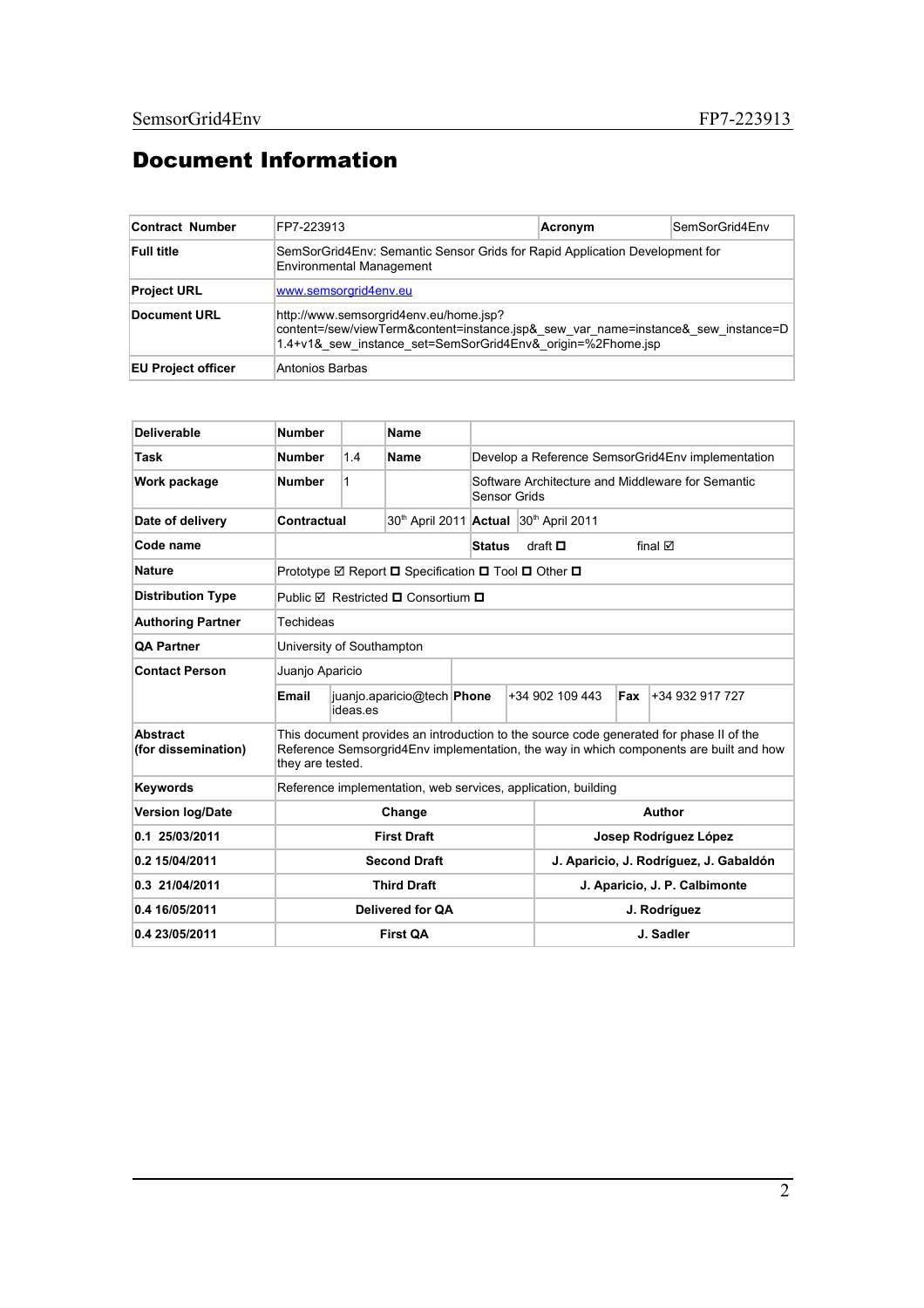#### Project Information

This document is part of a research project funded by the IST Programme of the Commission of the European Communities as project number FP7-223913. The Beneficiaries in this project are:

| <b>Partner</b>                                     | Acronym                                                                  | Contact                                                                                                                                                                                                                                |  |  |
|----------------------------------------------------|--------------------------------------------------------------------------|----------------------------------------------------------------------------------------------------------------------------------------------------------------------------------------------------------------------------------------|--|--|
| Universidad Politécnica de Madrid<br>(Coordinator) | <b>UPM</b>                                                               | Prof. Dr. Asunción Gómez-Pérez<br>Facultad de Informática<br>Departamento de Inteligencia Artificial<br>Campus de Montegancedo, sn<br>Boadilla del Monte 28660<br>Spain<br>#@ asun@fi.upm.es<br>#t +34-91 336-7439, #f +34-91 352-4819 |  |  |
| The University of Manchester                       | <b>UNIMAN</b><br>MANCHESTER<br>The Universit<br>of Mancheste             | Prof Norman Paton<br>Department of Computer Science<br>The University of Manchester<br>Oxford Road<br>Manchester, M13 9PL, United Kingdom<br>#@ npaton@cs.man.ac.uk<br>#t +44-161-275 69 10, #f +44-161-275 62 04                      |  |  |
| National and Kapodistrian University of<br>Athens  | <b>NKUA</b><br><b>National and Kapodistrian<br/>University of Athens</b> | Prof. Manolis Koubarakis<br>University Campus, Ilissia<br>Athina<br>GR-15784 Greece<br>#@ koubarak@di.uoa.gr<br>#t +30 210 7275213, #f +30 210 7275214                                                                                 |  |  |
| University of Southampton                          | <b>SOTON</b><br><b>Southampton</b>                                       | Dr. Kirk Martinez<br>University Road<br>Southampton<br>SO17 1BJ United Kingdom<br>#@km@ecs.soton.ac.uk<br>#t+44 23 80594491, #f +44 23 80595499                                                                                        |  |  |
| Deimos Space, S.L.                                 | <b>DMS</b>                                                               | Mr. Agustín Izquierdo<br>Ronda de Poniente 19, Edif. Fiteni VI, P 2, 2°<br>Tres Cantos, Madrid - 28760 Spain<br>#@agustin.izquierdo@deimos-space.com<br>#t +34-91-8063450, #f +34-91-806-34-51                                         |  |  |
| EMU Limited                                        | EMU                                                                      | Dr. Bruce Tomlinson<br>Mill Court, The Sawmills, Durley number 1<br>Southampton, SO32 2EJ - United Kingdom<br>#@ bruce.tomlinson@emulimited.com<br>#t +44 1489 860050, #f +44 1489 860051                                              |  |  |
| TechIdeas Asesores Tecnológicos, S.L.              | TI                                                                       | Dr. Jesús E. Gabaldón<br>C/ Marie Curie 8-14<br>08042 Barcelona, Spain<br>#@ jesus.gabaldon@techideas.es<br>#t +34.93.291.77.27, #f ++34.93.291.76.00                                                                                  |  |  |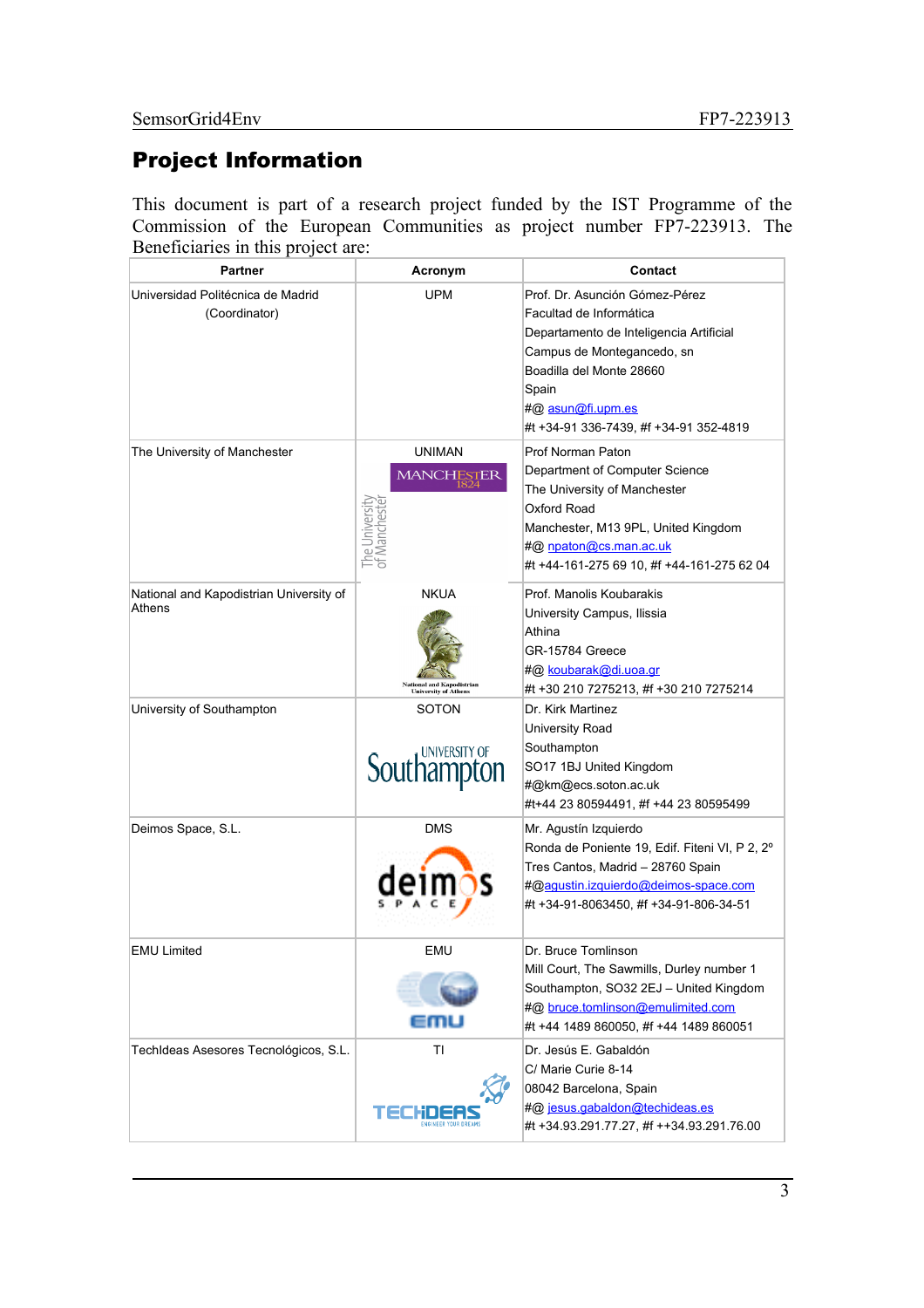# SemsorGrid4Env<br>Table of contents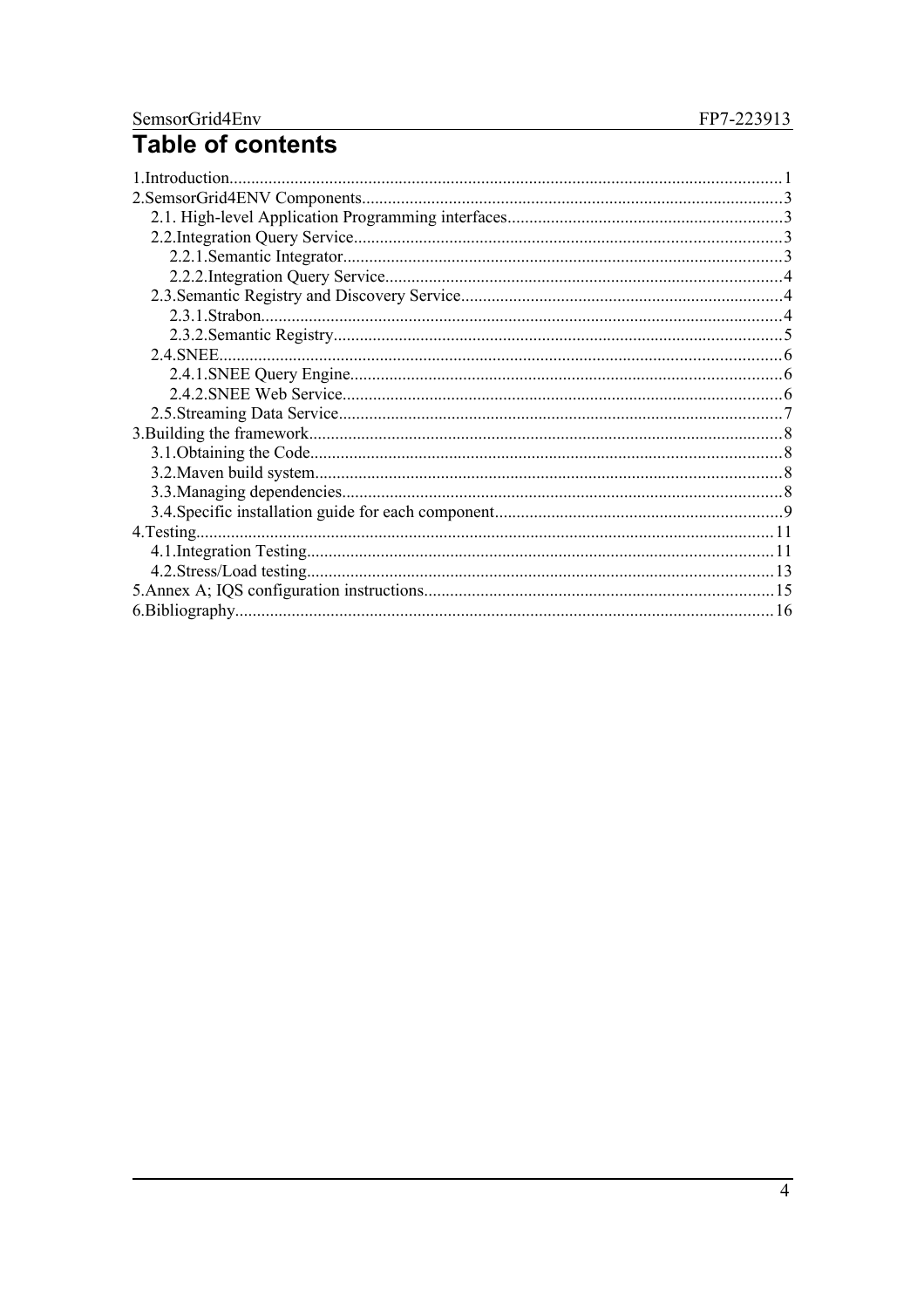

# <span id="page-5-0"></span>**1.Introduction**

Deliverable 1.4v2 is the reference implementation of the SemsorGrid4Env architecture. This document accompanies the actual deliverable, which consists of the code available at the project subversion repository. An export of the code has been created and it has been packed for submission in the file *D1.4v2-sources.zip*, which accompanies this document.

The second, and final version of the architecture document [D1.3v2] specifies the services, and their interfaces, required to provide the functionality for a semantic sensor web application. The implementation effort in all technical work packages of the project has produced a functional subset of these services. This section details the mapping



<span id="page-5-1"></span>*Figure 1: SSG4env Architecture and components [D1.3v2]*

between the functional units identified in the architecture document and the implementation components.

The boxes in [Figure 1](#page-5-1) are mapped to implementation components as follows: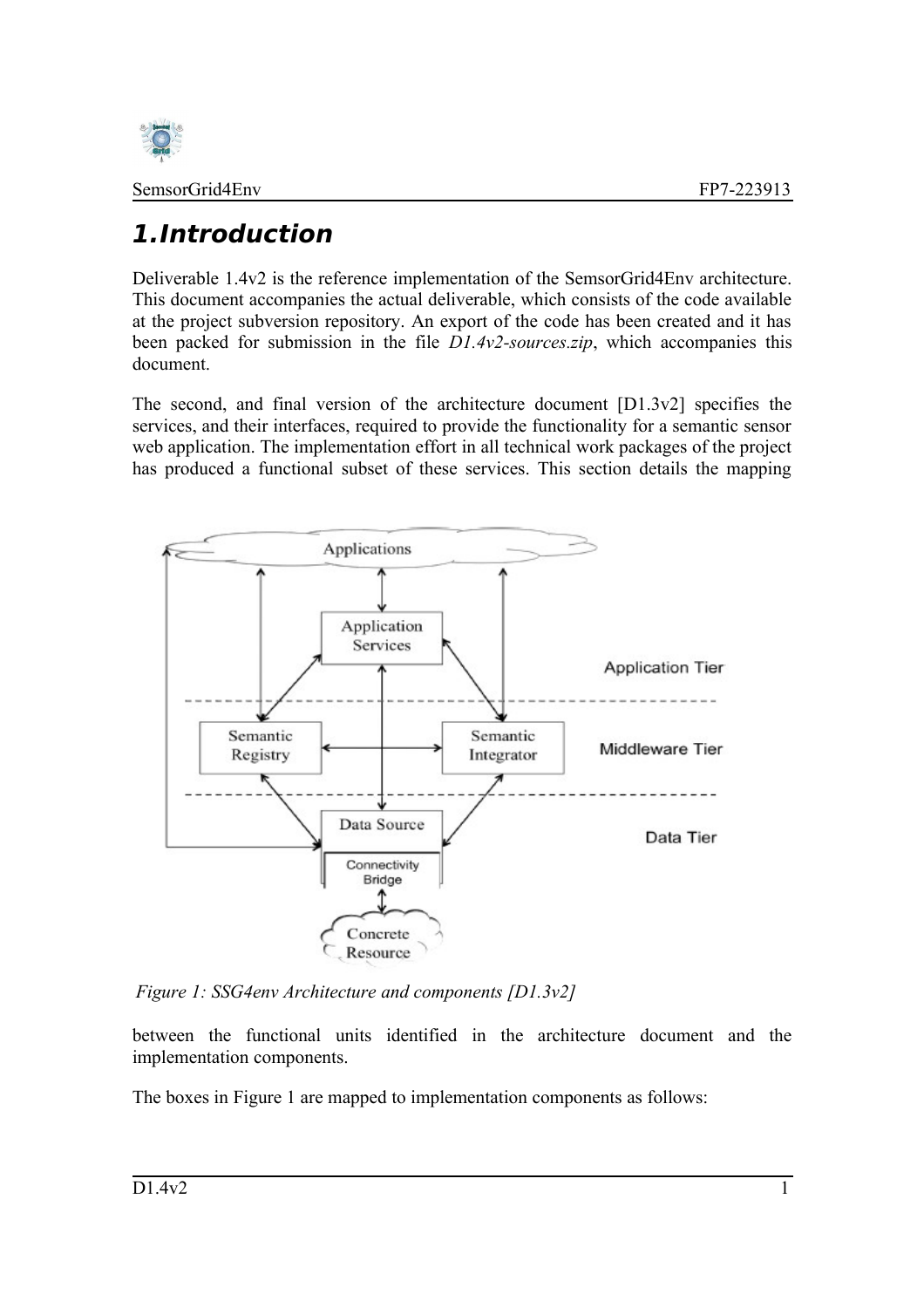

| SemsorGrid4Env                | FP7-223913                                    |
|-------------------------------|-----------------------------------------------|
| <b>Architecture Component</b> | <b>Contributing Implementation Components</b> |
| <b>Connectivity Bridge</b>    | <b>SNEE</b>                                   |
| Data Source                   | SNEE, StreamingDataService                    |
| Semantic Registry             | Strabon, Semantic Registry                    |
| Semantic Integrator           | Semantic Integrator, IntegrationQueryService  |
| <b>Application Services</b>   | High Level API                                |

Usually, the SSG4Env project architecture component are implementated in two different components, one providing the base functionality, and a second one providing its web service interface.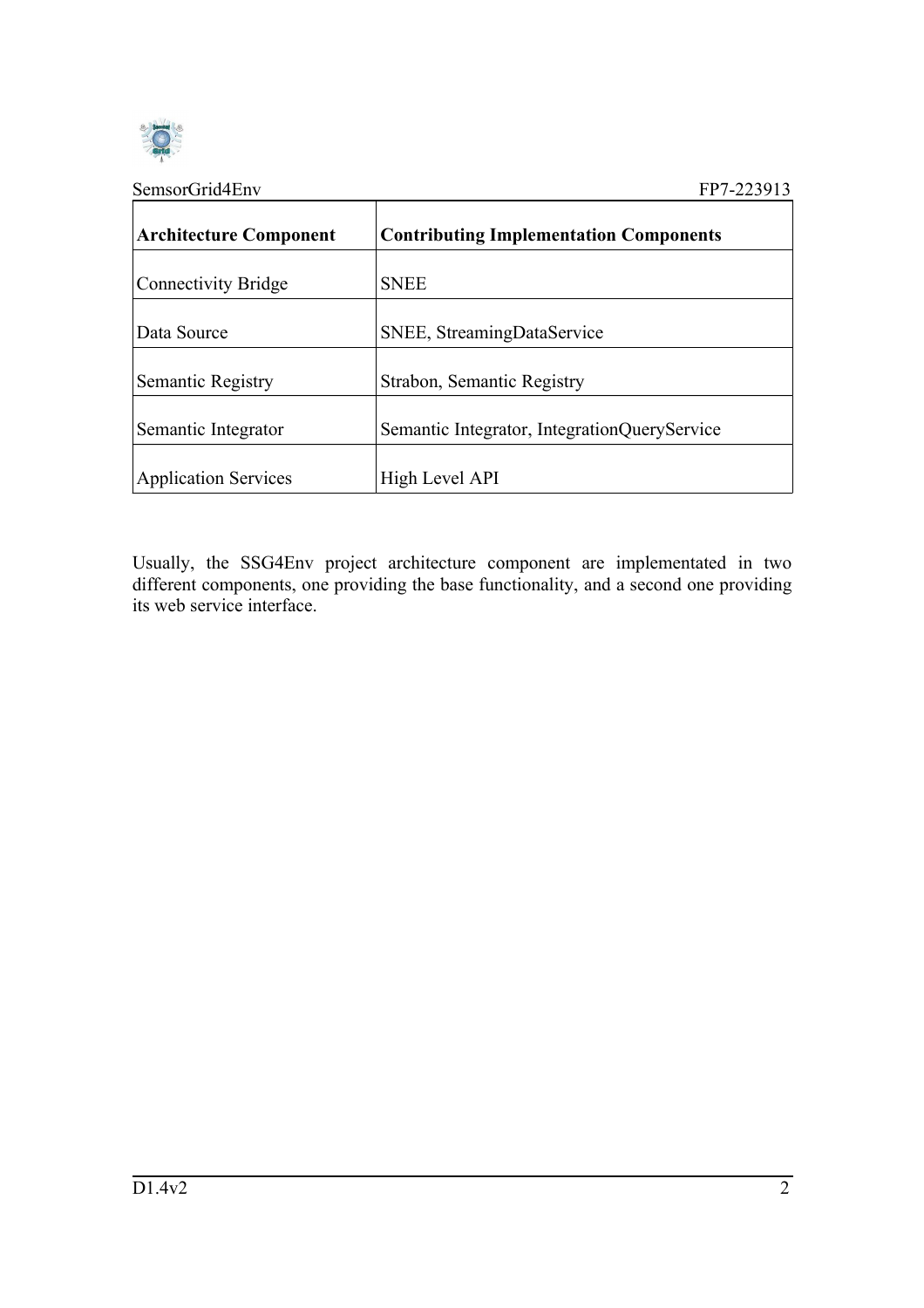

# <span id="page-7-3"></span>**2.SemsorGrid4ENV Components**

In this chapter, the most important components of the project will be briefly described.

## <span id="page-7-2"></span>**2.1. High-level Application Programming interfaces**

The HLAPI software component takes sensor data from the SemsorGrid4Env Integration Query Service and translates it into observations in accordance with the SemsorGrid4Env ontologies. It uses a configuration written by the service administrator to serialise these observations (and a corresponding set of observation collections) to disk and RDF triplestore. The observations are serialised in a number of different formats (RDF/XML, O&M GML, WFS GML, HTML and GeoJSON), and are accessible to mashup and Web application developers through a RESTful Linked Data observation API (via an Apache Web server and 4Store).

The latest HL-API implementation is fully described at the deliverable [D 5.3v2] and the deliverable [D 5.2v2].

## <span id="page-7-1"></span>**2.2. Integration Query Service**

The integration Query Service consists of a library and a web service as explained below.

#### <span id="page-7-0"></span>**2.2.1. Semantic Integrator**

Formerly known as 'Mapster', the Semantic Integrator is the underlying library used by the Integration Query Service (IQS) web service providing all the needed integration functionalities. It is formed by a group of subcomponents: the query translation, the query processing, and the data translation engines.

The query translation engine parses the SPARQL query, obtaining an abstract syntax tree. Once it has the syntax tree, the stream-to-mapping document, which specifies the relationships between the ontologies used and the underlying streaming data sources, is read, and the SPARQL stream input query is extracted. Once the mappings have been created, it moves along to the translation step. At this time, the Semantic Integrator translates the SPARQL to SNEEQL, so the new query can be posed to the SNEE, which will interact with the integrated Streaming Data Services, obtaining the results of the desired SPARQL query.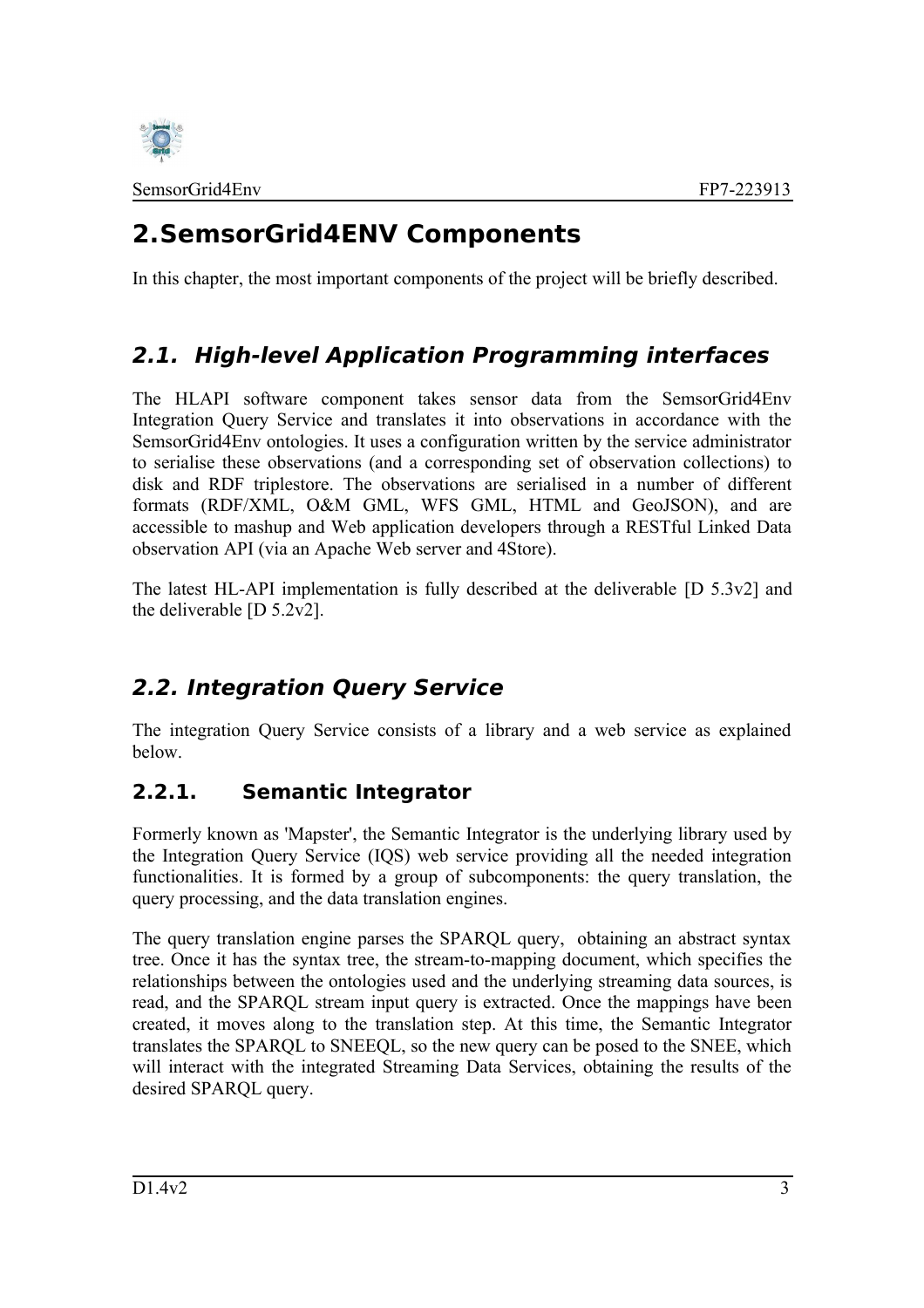

Afterwards, the query processing engine of the Semantic integrator processes the previous query using the SNEE Java API.

Once the Query Processing engine returns the results, the Data Translation component translates the data back to the ontological reference of the initial query.

## <span id="page-8-2"></span>**2.2.2. Integration Query Service**

The integration Query Service (IQS) is a web service used to integrate data from sources and types.

It provides the the following functionalities:

• Create an integrated data resource exposed through an ontological schema, given a set of streaming data resources and a mapping document.

• Query integrated data resources using a SPARQL extension for streaming data, while the service internally accesses the underlying data sources.

•Provide access to the continuous data queries registered for the integrated data sources.

• Provide metadata for the integrated data resources in the form of property documents.

#### <span id="page-8-1"></span>**2.3. Semantic Registry and Discovery Service**

The Semantic Registry and Discovery Service (Registry) is composed of a core library and a web service, both described in the following sections.

#### <span id="page-8-0"></span>**2.3.1. Strabon**

Strabon is the registry underlying storage and query evaluation module for stSPARQL and stRDF, where "st" stands for spatio-temporal. The purpose of the Strabon component is to provide a spatio-temporal approach to SPARQL and RDF, providing, at the same time, the semantic functions that the Registry needs.

As described in the [D3.3v2] deliverable, Strabon is built on top of the RDF store Sesame [45] and extends Sesame's components to be able to manage thematic and spatial metadata that are stored in PostGIS [\[http://postgis.refractions.net/\]](http://postgis.refractions.net/), [\[http://www.postgresql.org/\]](http://www.postgresql.org/).

The first module used is called the Query Engine. It overrides Sesame's parser and evaluator in order to gain the spatio-temporal data comprehension. Moreover, it optimizes and prepares an execution plan benefiting Sesame's optimizer and transaction manager.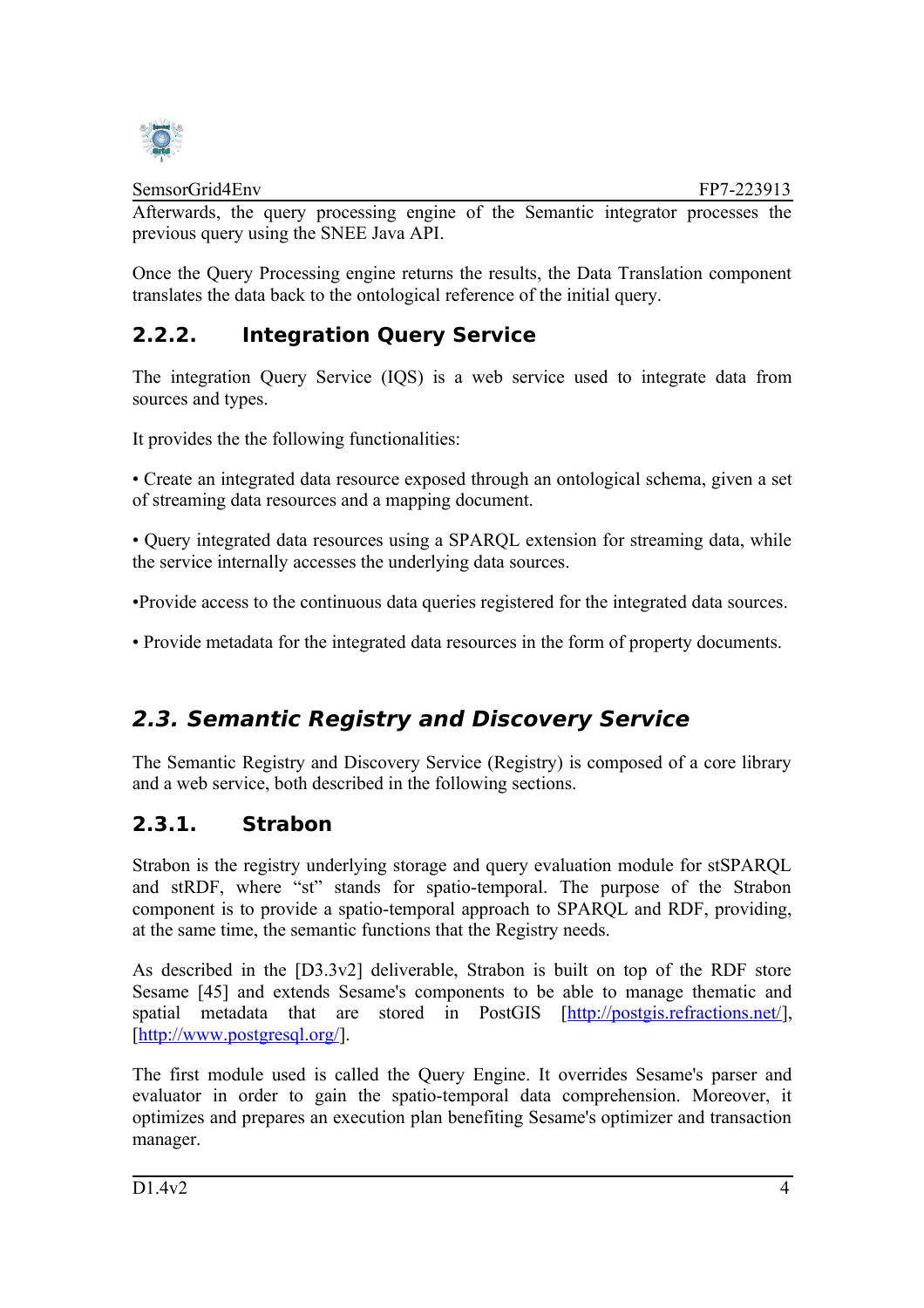

A supporting module is PostGIS [\(http://postgis.refractions.net/\)](http://postgis.refractions.net/), an extension providing spatio-temporal capabilities to the PostgreSQL database management system. The PostGIS module is used by the Storage Manager, responsible for storing the Registry data. Its task is to extend Sesame's RDBMS module.

The Constraint Engine is a module responsible for processing the part of the queries that have to deal with geometries and the conversions that take place during data loading. It implements a Representation Translator component, in order to translate the geometries to other equivalent representations, like OGC Well-Known Text (ISO 19125-1) [<http://www.opengeospatial.org/standards/orm>] (Open Geospatial Consortium, [http://www.opengeospatial.org/\)](http://www.opengeospatial.org/). A non-standard geometry format was chosen, because the OGC standard doesn't provides all the functionalities the project needed.

#### <span id="page-9-0"></span>**2.3.2. Semantic Registry**

The Registry comprises a web service based on "Strabon", a core library providing a spatio-temporal approach to RDF and SPARQL, and "Atlas 2", described in the next chapter and the deliverable [D3.3v2] respectively. Its purpose is to provide clients with support for the stSPARQL query language.

The Registry plays the "Service Registry" role in a web service architecture. Service providers register their services with the Registry, and, when clients wish to request a service, they will first query the Registry, requesting the web service definition (using the SPARQL query language), and receive an RDF description of the format. The difference between the SSG4env Registry and other web service registries is that the Registry provides a semantic approach to the "Service discovery" function.

Though the Registry is an important back-end component, we have decided not to perform integration tests on it because it will be used as a single component accessed by user application developers. Any developer intending to access a specific web service, whether for use with the HL-API or the Integrator, will be able to pose stSPARQL queries to the Registry, obtaining the web services that will provide the desired data. The same applies in the opposite direction, if a developer has integrated a new data source at the Integrator, the stRDF description of the web service can be passed directly to the Registry.

This way, the Registry will only work as a store and query service used directly by users application developers, without the need for interaction with other components.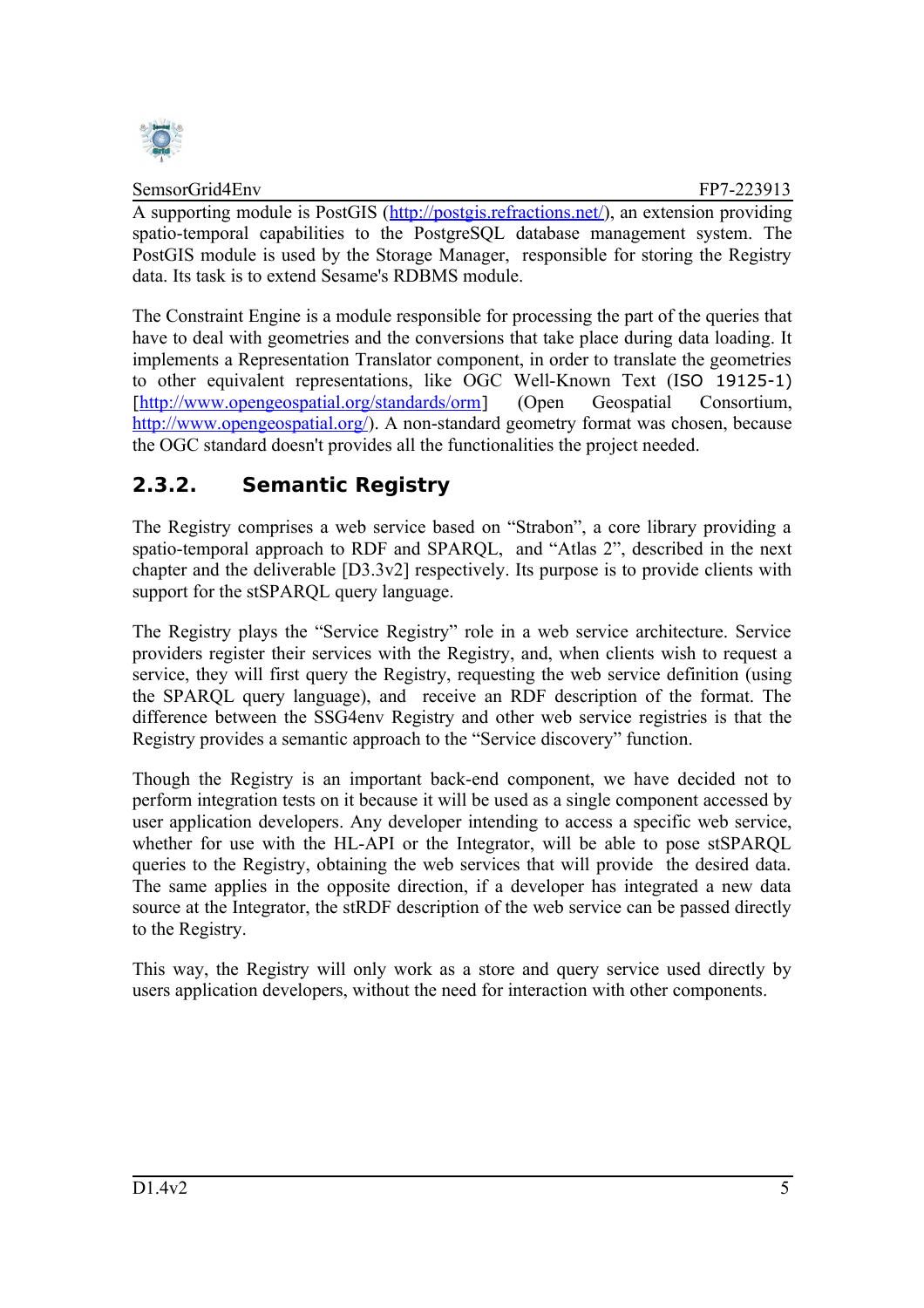



This "Registry" only stores definitions of data source web services. *Figure 2: Typical web service architecture, using a service registry*

#### <span id="page-10-2"></span>**2.4. SNEE**

#### <span id="page-10-1"></span>**2.4.1. SNEE Query Engine**

The SNEE query processing engine is capable of evaluating SNEEQL queries, explained in detail in deliverable [D2.2v1], either over a local sensor network source, using in-network query processing techniques, or over a set of external streaming and stored data services, using data stream query processing techniques.

The SNEE query engine is able to perform a query by first evaluating it and then performing a peer-to-peer query between all the sensors in the sensor network.

Furthermore, it can also provide access to historic data through a Stored Data Service interface.

#### <span id="page-10-0"></span>**2.4.2. SNEE Web Service**

The SNEE component provides a web service interface so other components can interact with the SNEE query engine. The web service transforms the queries posed by external clients (usually, the integrator or the HLAPI) into SNEE API method calls.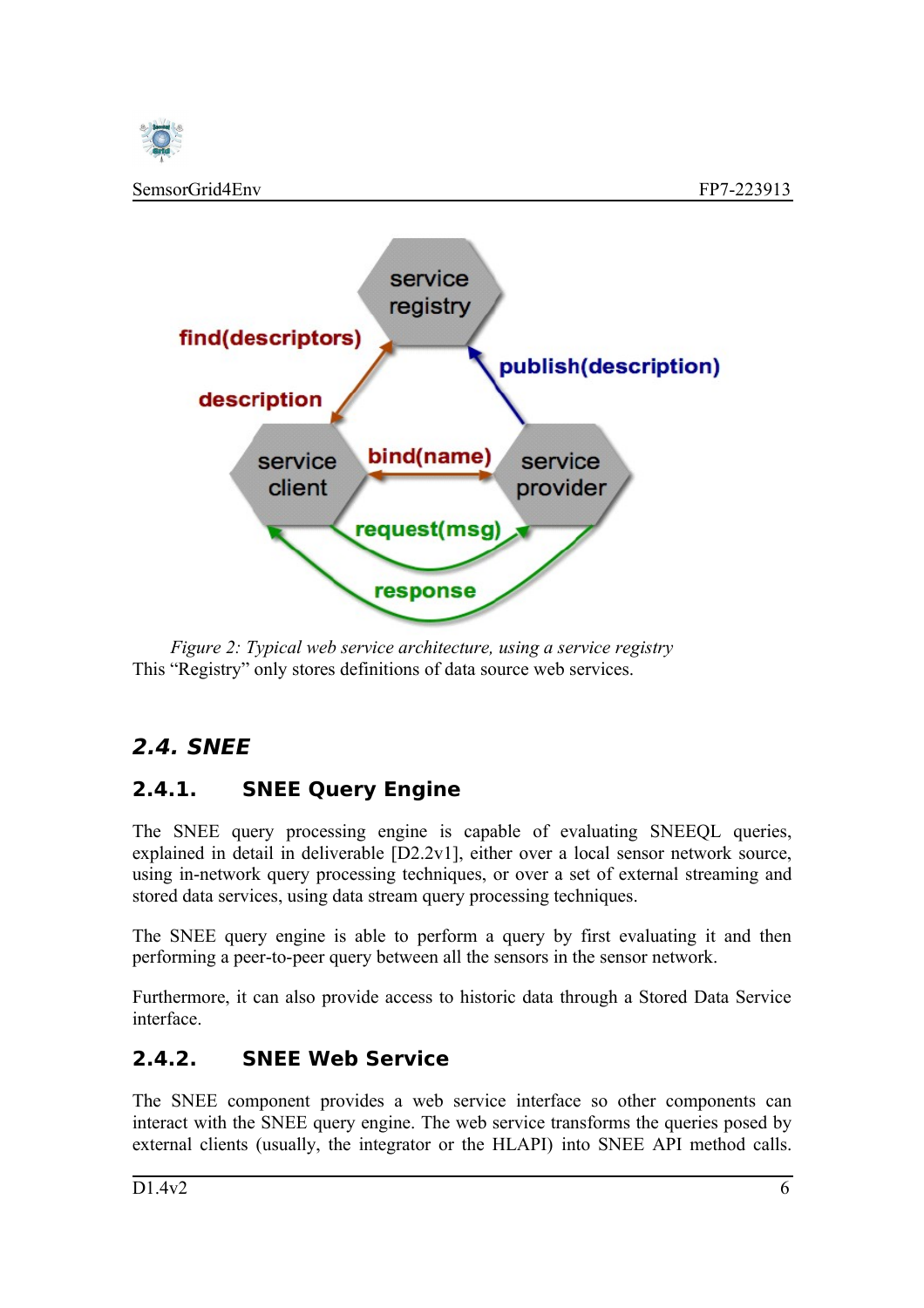

This way, we can use the SNEE Web Service to pose queries and retrieve long-running query results to and from the SNEE Query Engine.

#### <span id="page-11-0"></span>**2.5. Streaming Data Service**

The Streaming Data Service (SDS), is a web service interface front-end for the SSG4Env components, setting a template for building SSG4Env web services which will be able to be integrated with the rest of the system.

Instances of the SDS provide web service clients with a continuous stream of data. These will usually be developed to expose data from a sensor network.

An SDS can provide data in both Pull and Push modes, so the client can register to a stream of data, and the SDS will periodically provide the data corresponding to the registered stream.

All Streaming Data Service instances should implement the PullStream, PushStream, QueryService and SubscriptionManager interfaces.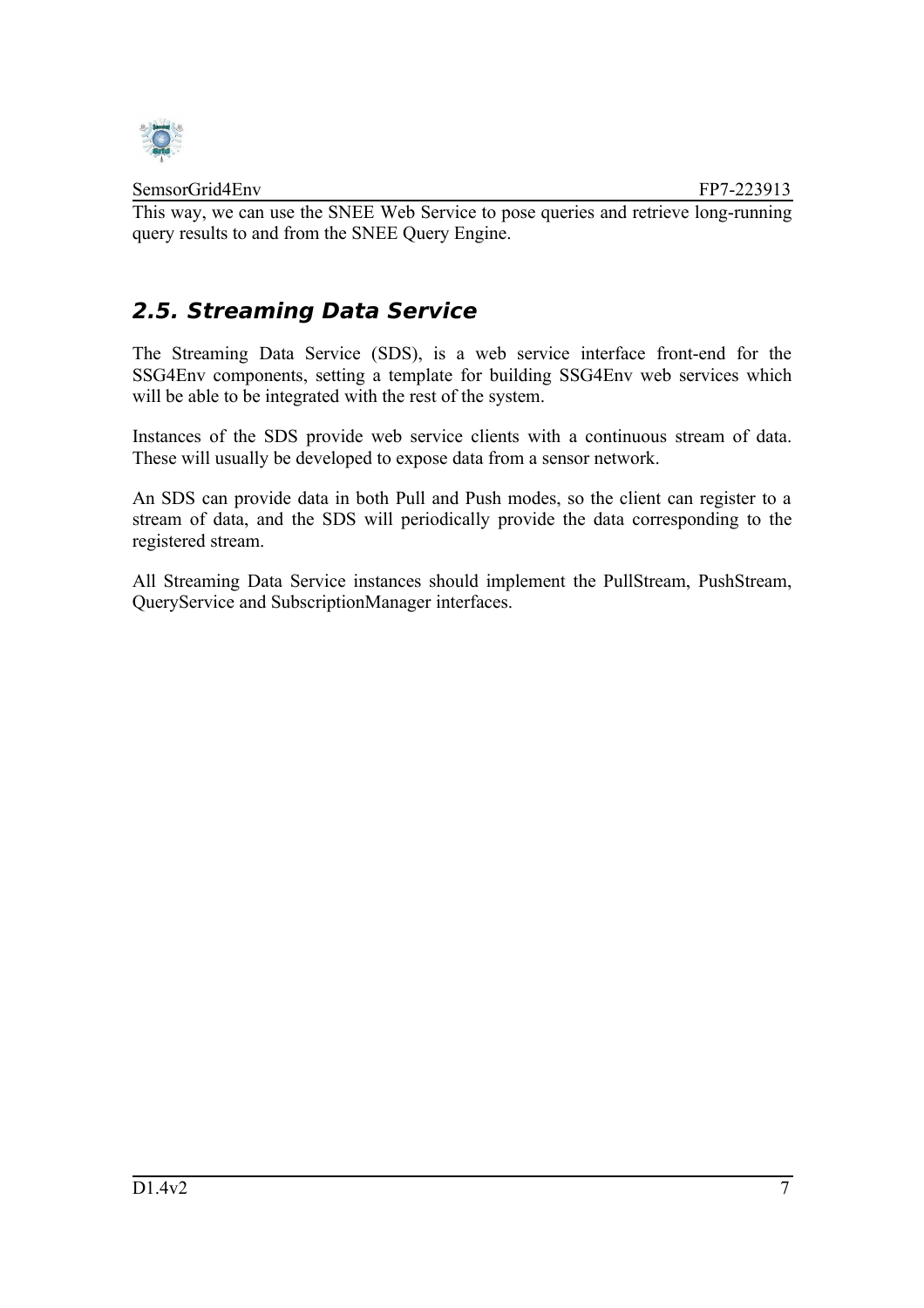

# <span id="page-12-3"></span>**3.Building The Framework**

This section describes the guidelines to build the components of the SSG4env middleware. This code has been developed and tested using Tomcat 6 and Java 6.

## <span id="page-12-2"></span>**3.1. Obtaining the Code**

The code of the SSG4Env project is found at the D1.4v2.zip archive, which this doccument is accompanying.

#### <span id="page-12-1"></span>**3.2. Maven build system**

The components of the SSG4env middleware make use of Apache Maven as their default build tool. Therefore the installation procedure is the same as for any project built using Maven. That is:

*\$ mvn install*

The SSG4env middleware component web services are developed as *Java* webapps, so a web server with *Java* webapps compatibility is needed (e.g. A*pache tomcat [\[http://tomcat.apache.org/\]](http://tomcat.apache.org/)*).

#### <span id="page-12-0"></span>**3.3. Managing dependencies**

In order to fetch the project specific dependencies from the repository located at the SSG4Env server, we need to modify the Maven *pom.xml* settings file and add the following lines:

```
<servers> 
    <server> 
       <id>ssg4env.snapshot</id> 
        <username>your-username</username> 
        <password>your-password</password> 
    </server> 
    <server> 
       <id>ssg4env.internal</id> 
        <username>your-username</username> 
        <password>your-password</password> 
    </server> 
</servers>
Code 1: Settings required to fetch
dependencies from the SSG4Env repository
```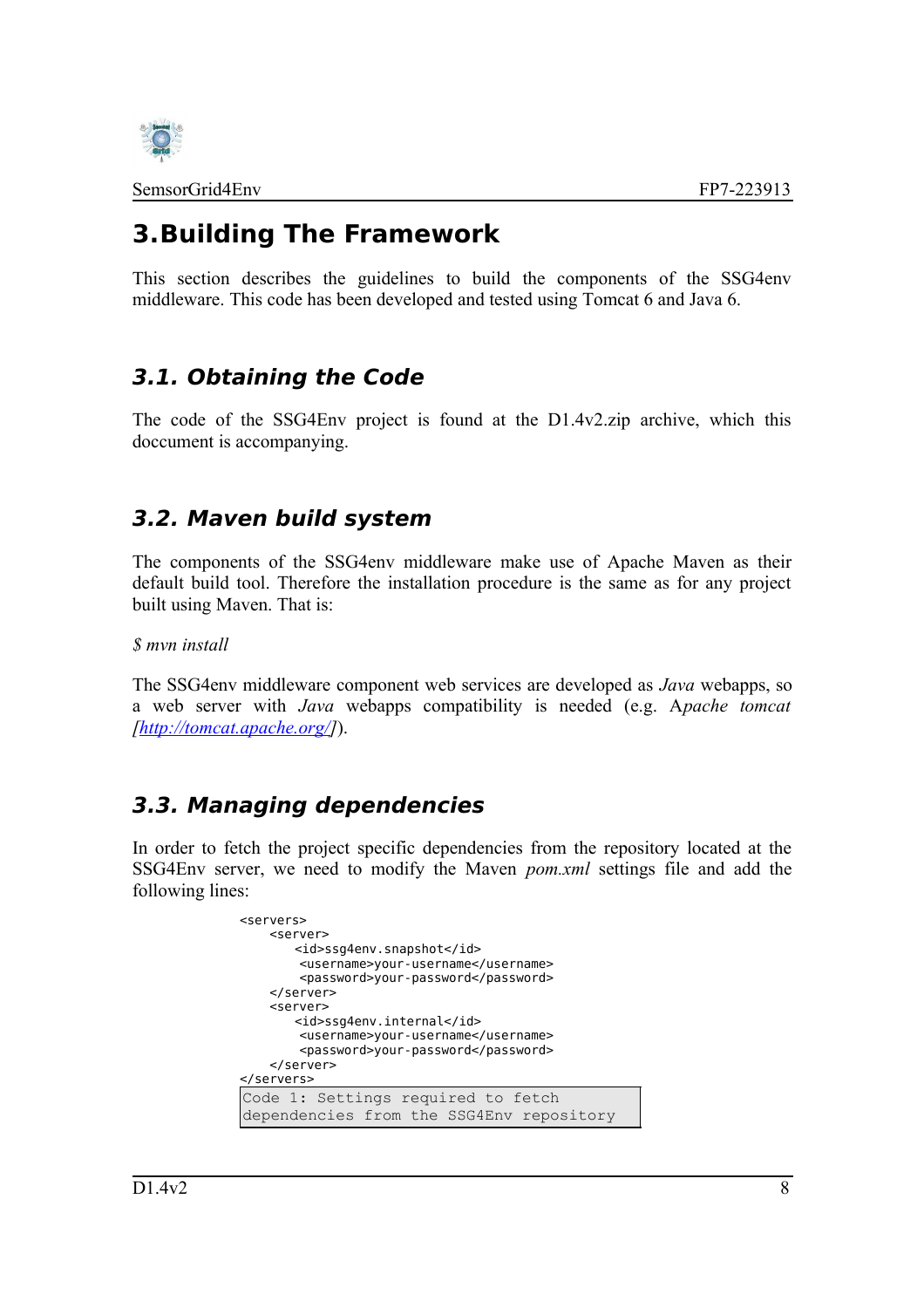

In order to obtain a valid username and password at the TechIDEAS server, contact the project administrator using the contact details provided in the project website.

## <span id="page-13-0"></span>**3.4. Specific installation guide for each component**

This section assumes that an A*pache tomcat* server is installed on the machine intended to host the component, and also that the code is already under the user's possession.

#### **Integration Query Service:**

- Enter the directory on which the project root is located.
- configure the *iqs-ws/src/main/webapp/WEB-INF/config/config.properties* using the references found at the section 5.2.1 of the d4.2v2 directory or Annex A of this document.
- Run *mvn install* at the project's root directory, generating the .war file at the *target/* directory.
- Copy the generated .war archive into your apache tomcat "webapps" folder, and it will be automatically deployed.

#### **Registry:**

- You will need a PostGis database accessible from the server that will host the Registry.
- Enter the directory on which the project root is located.
- Modify the *WebContent/WEB-INF/beans.xml* so it has the credentials for your PostgreSQL database.
- Perform a *mvn install* at the project's root directory. The .war file generated will be located at *target/*.
- Copy the generated .war archive into your apache tomcat "webapps" folder, and it will be automatically deployed.
- You will find further instructions about populating the registry with ontologies and service instances at the deliverable [D3.3v2].

#### **SNEE WS:**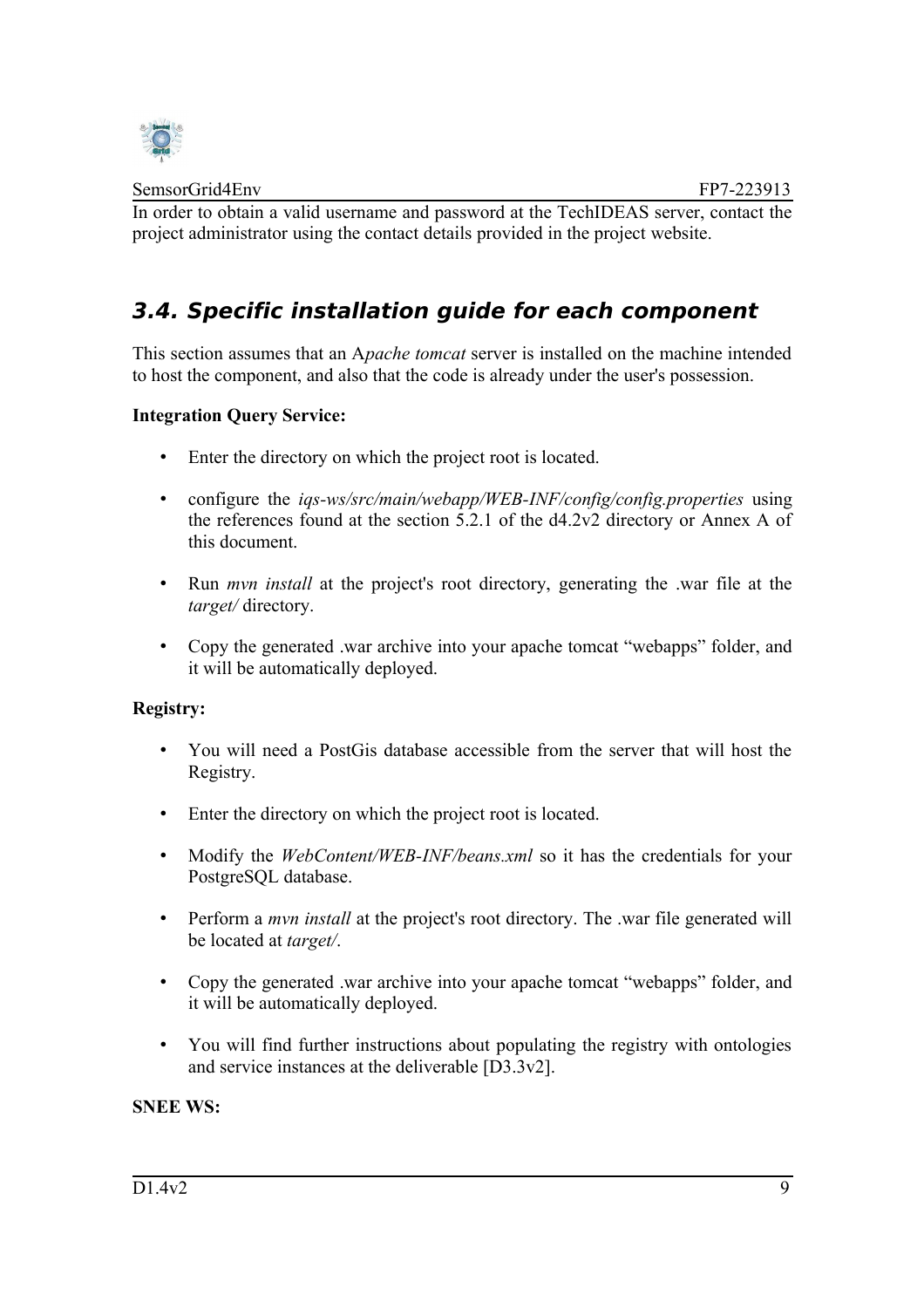

- Enter the directory on which the project root is located.
- Set the properties you desire at *src/main/webapp/WEB-INF/etc*. Typically, the user might wish to modify the physical-schema.xml to set the SDS direction the SNEE-WS must access when working.
- Run a *mvn install* at the project's root directory, the resulting .war file will be located at the *target/* directory.
- Copy the generated .war archive into your apache tomcat "webapps" folder, and it will be automatically deployed.

#### **HLAPI:**

- The jar archive of the component is obtained by running the command mvn install at the project's root directory.
- To get the application running and integrated with the Integration Query Servic, a guide to configure and install the HL-API can be found in its project root directory, in a help file called "Quick Start Guide (IQS)".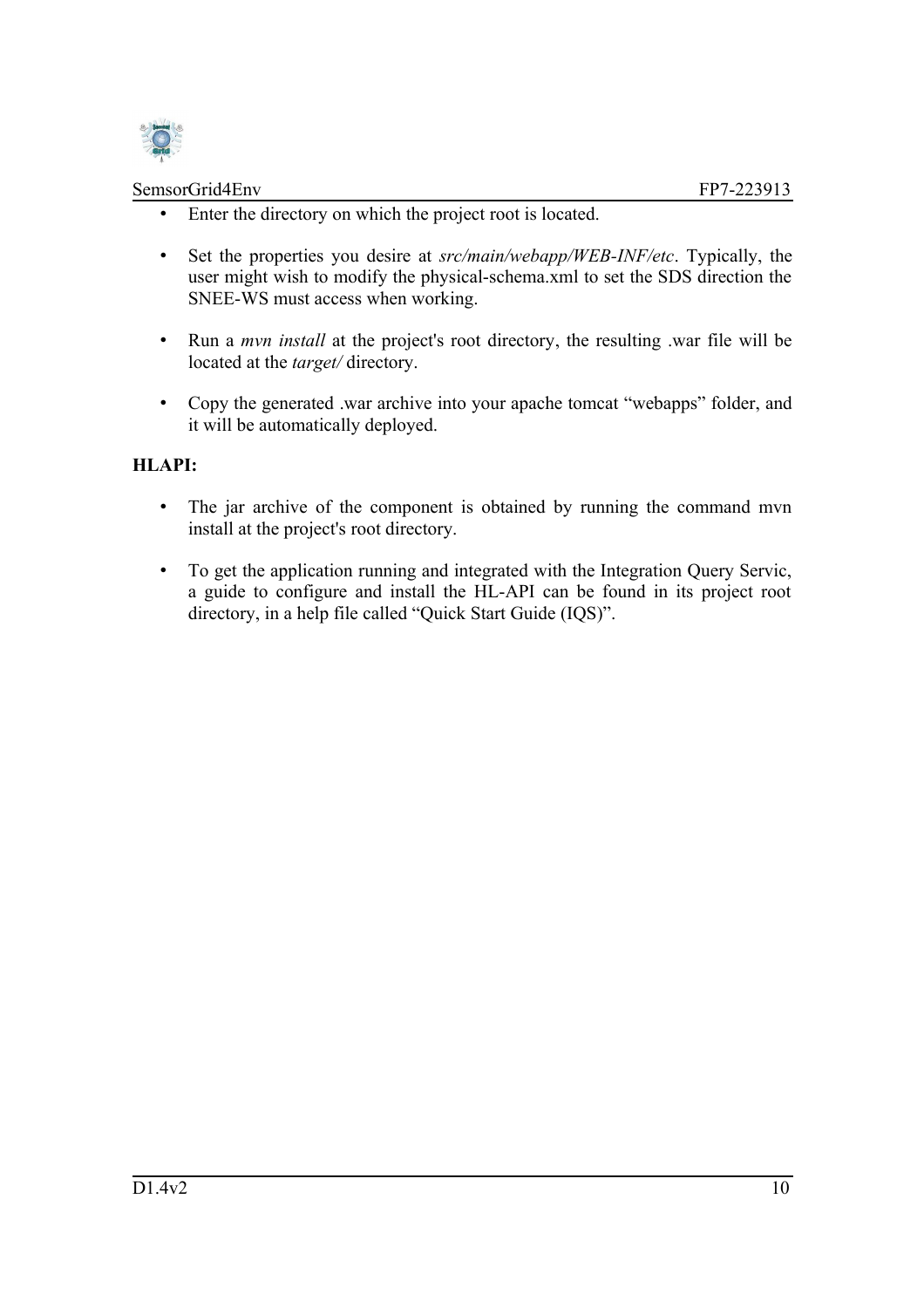

# <span id="page-15-1"></span>**4.Testing**

The components of the SemsorGrid4Env project have to pass two testing phases apart from the regular Unit Testing, described below.

# <span id="page-15-0"></span>**4.1. Integration Testing**

The components of the SSG4env project must interact with each other in order to provide all of their functionalities; so integration tests are required to be performed, checking that the components behave as they should when interacting with each other.

The integration tests have been coded as a Maven project. The tests connect by default to the localhost 8080 port to test the components, so a working copy of the components must be setup on the server performing the tests. If this requirement is not satisfied, errors will occur during the testing. The complete URL for each of the components, in order to fit with the expectations of the tests, must be:

- CCO-WS: http://localhost:8080/CCO-WS
- SNEE-WS: http://localhost:8080/SNEE-WS
- Integration Ouery Service: http://localhost:8080/IOS
- Registry: http://localhost:8080/Registry

The tests are performed using the JUnit framework, and are executed using the command "*mvn verify*". As of date of this document release, some components might have not achieved all the functionalities required by the project, so some tests may be added during the final phase of the project.

The integration tests are performed between a pair of components, even though, some other components might be involved to provide a data source. The pairs of components identified are the following:

- 1. Streaming Data Service  $\leftrightarrow$  SNEE-WS. The SDS used in the tests will be the CCO-WS, but as far as the CCO-WS implements the SDS interface, any SDS passing the unit tests will be correctly integrated with the SNEE-WS, if these integration tests are passed succesfully. This test proves that:
	- A CCO-WS pull data stream can be accessed from the SNEE-WS using the pull interface. It is proved by the test SNEEPullStreamFromCCOTest; In this test, a Pull Stream is created in the SNEE-WS using the Query Interface.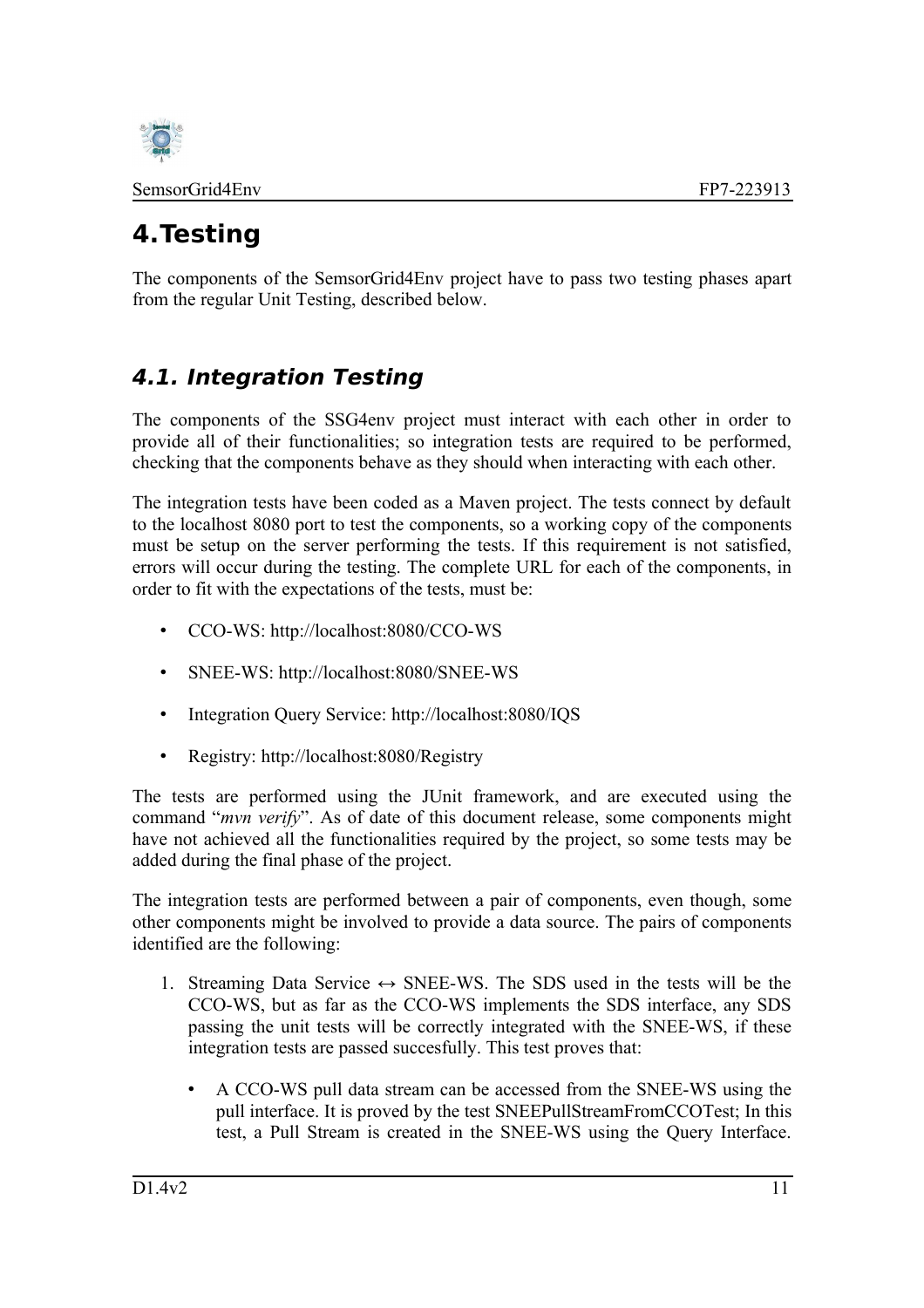

Once this new Pull Stream is created, the newest item is prompted using the getStreamNewestItem method, and it is compared to the return of the same function of the CCO-WS.

- A query can be posed to the CCO-WS from the SNEE-WS. It is performed using the test SNEEQueryToCCOTest; A new PullStream is created at the SNEE-WS using the QueryInterface and the function genericQueryFactory. The SNEEql query used uses a CCO-WS resource. Furthermore, at the SNEEPullStreamFromCCOTest the query created is tested as a PullStream.
- 2.  $IQS \leftrightarrow SNEE\text{-}WS$  The test class performing this tests is SNEEIQSITTest, from the package eu.semsorgrid4env.sneeiqsItTests, the execution of this test is as follows: first, a new Integrated stream is obtained, merging the PullStream from the CCO-WS and the one located at the SNEE-WS (the sources integrated can be modified using a resource configuration to fit your local installation, initially, the integrated services will point to the web services specified at the beginning of this section), after that, a query is posed to the virtual integrated stream, obtaining a newly created PullStream. Finally, this PullStream is fetched and compared to the stream generated at the SNEE-WS during the execution of the test (created by the query the IQS posed to the SNEE-WS). This test can be configured, modifying the SPARql query, the sources used when integrating a new virtual Integrated Stream, and the mappings used. What has been proven with this test is that:
	- A SNEE-WS data stream can be accessed from the IQS using the pull interface. This is proved when the comparison between the IQS PullStream and the SNEE-WS PullStream is correct.
	- A query can be posed to the SNEE-WS from the IQS. We can affirm this when the test poses a query to a virtual integrated stream which uses a source from the SNEE-WS correctly.
- 3. HL-API  $\leftrightarrow$  IQS The test class of this tests is called IQSHLAPIITTest, located at the package eu.semsorgrid4env.iqshlapiItTests, it checks the following integrated features between the HLAPI and the IQS:
	- Check that a Integrated Stream can be created at the IQS using the HL-API.
	- Check that a SPARQL query can be posed to the IQS from the HLAPI.
	- Check that the aforementioned virtual data stream can be accessed using the pull interface.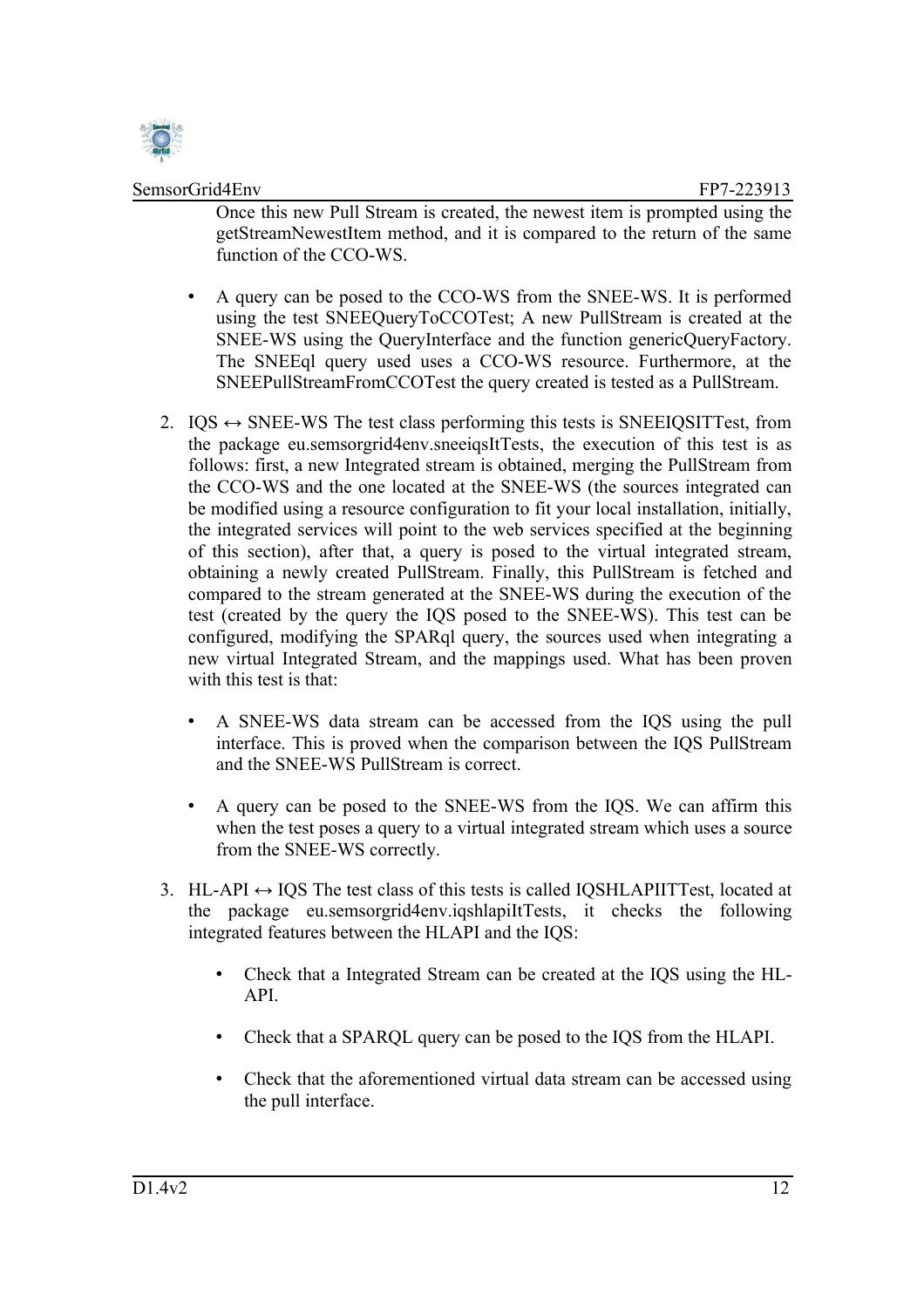



*Figure 3: A schema of the relation between different components and the developer*

# <span id="page-17-0"></span>**4.2. Stress/Load testing**

The stress/load tests are performed using LoadUI [\(http://www.loadui.org/\)](http://www.loadui.org/), an Eviware application providing a fast and easy manner to stress test web services, providing the results of the test and some relevant statistics.

The main goal of these tests is to discover the limits of the components. For this purpose, we attack the components with LoadUI creating a large number of connections, so we can measure how many connections per second the server is able to serve without collapsing, while, obviously, serving the correct responses. Another aspect that must be tested, is the recovery capacity of the server after the stress tests.

Predictably, the performance of the server will be strongly related to the hardware that it is running on, so the results of the tests are always related to a specific configuration, and the tests results will vary if performed on other machines.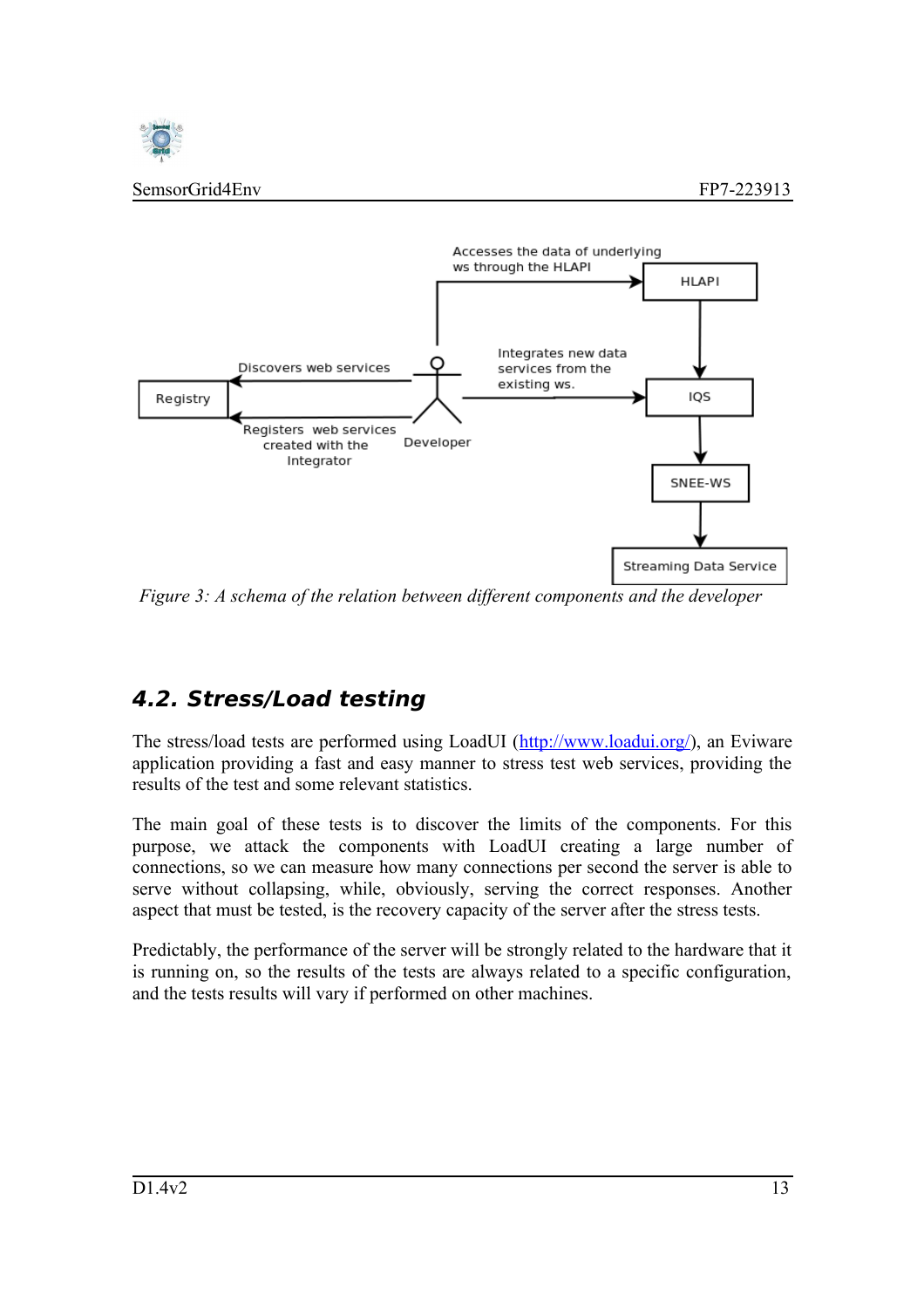

# <span id="page-18-0"></span>**5.Annex A: IQS Configuration Instructions**

The configuration file of the IQS is found at:

WEB-INF/classes/config/config.properties

The format of this file is:

VAR\_NAME = VAR\_VALUE

The most common variables used are the following ones (a further explanation can be found on  $[D4.2v2]$  at the sections 3.2.1 and 5.2.1):

- integrator.queryexecutor.adapter: Used to specify the streaming data processor, typically, it will be snee or ssg4e. If ssg4e is chosen, the following variables must be declared at the configuration file:
	- integrator.queryexecutor.adapter.ssg4e.pull: The pull service URL, i.e. the SNEE-WS Pull service end point reference.
	- Integrator.queryexecutor.adapter.ssg4e.query: The query service URL, i.e. the SNEE-WS query service end point reference.
- Integrator.repository.provider: Specifies the type of storage of the integrator resources. (e.g memory-only, file-system, etc.). If the option "file" (file system) is selected, the following configuration must be declared:
	- integrator.repository.url: The url of the folder containing the storage of the resources used by the integrator.